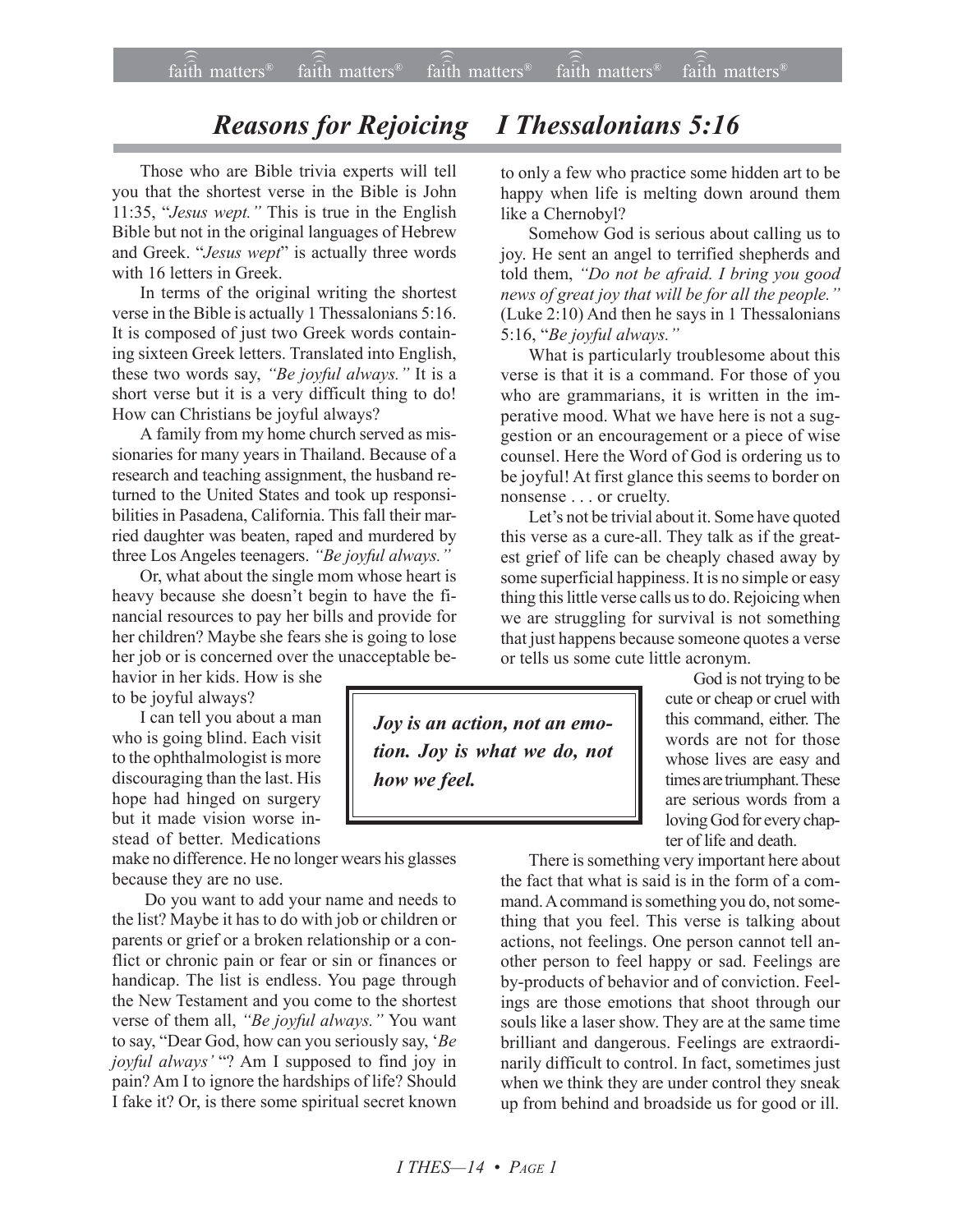## faith matters<sup>®</sup> faith matters<sup>®</sup> faith matters<sup>®</sup> faith matters<sup>®</sup> faith matters<sup>®</sup>

Feelings are our emotional and often uncontrollable responses to who we are on the inside and to what's happening to us on the outside. Not even God commands us how or what to feel. But he does command us what to do! And one of those commands is to "be joyful." And, just in case I haven't been clear, let me say it again: Joy is an action, not an emotion. Joy is what we do, not how we feel.

Let's compare this to feeling tired. You tell the doctor that you constantly feel run down; you're tired all the time. After careful diagnosis she gives you a prescription. It is not a prescription to "stop feeling tried" nor is it a prescription to "feel energy". Such a prescription would be worthless because you probably can't change the way you feel. However, your doctor may say "exercise 30 minutes every day." That's something you can do or not do. Of course, you may say you feel too tired to exercise but at that point you must decide whether or not you are going to obey the prescription. Interestingly, the action of exercise will have the byproduct of altering the feeling. When you change your behavior in that way one of the results of that change of behavior may well be a completely different feeling than you previously had.

And so it is with Christian joy. Joy is an action, a decision, a conviction-not a feeling or emotion. Joy is what we do, not how we feel. But the action of joy can change our emotions.

1 Thessalonians 5:16 commands joy. So you say, "Well then, how do you do that? How do you "be joyful"?

We need to understand that joy comes from divine reality, not human appearances. Joy is an inner conviction of good that is based upon the reality of who God is and what God says. It is not directly tied to some current circumstances. Joy is what we believe as whole persons. It is rooted deeply in our philosophy of life.

I grew up near the Atlantic Ocean and to this day I have a deep love and a great respect for the sea. I can watch the waves for long periods of time. I love it. But when I studied the ocean in college I came to understand it very differently than I did when I experienced it as a boy at the beach. As a child I saw the ocean only in terms of the waves on the surface. Some days it was too rough to risk and other days it was as calm as a pitcher of milk.

In college I learned that the life of the sea is far more determined by deep currents than by the surface waves. Miles below the surface there is a stability that no hurricane can stir. So, do not try to understand the Atlantic Ocean or the Pacific Ocean by what you see on the top but rather by what flows below.

So it is with Christian joy. It is not directly tied to the current surface storm. Joy is who we are and what we believe as whole persons. It is rooted in our deep currents and convictions of life that are based upon the reality of God, not the storms on the surface.

Christian joy comes from divine reality, not human appearances. It is the reality of who God is and what God does. It is the reality that God is in charge. It is the reality that God loves us. It is the reality that God turns bad into good. It is the reality that eternity will interpret history very differently than the way we see it in time.

These and other truths about God are found throughout the Bible and we may choose to have them as the deep current of our lives.

Let's be realistic in some examples. A child is diagnosed with a terminal disease. Our lives and feelings are blown apart as if a tornado had struck. We struggle with questions of "why", of justice, of fear. Then we must choose, choose between the appearance of evil (and it does appear to be evil) and the reality of God. We must choose to believe that God knows what is going on, that he is just when everything appears unjust. We must choose to believe that God is good when everything around us seems evil and that God gives hope when all we can see is hopelessness.

A relationship is broken. It may be a relationship with the woman you loved and married, the child you bore, the friend you cherished, the career that gave you fulfillment that few experience. The storm of adverse circumstances rages. Again there must be the inner choice of believing God's reality, believing that God will heal the wound, believing that God understands and believing that God will give good reasons someday.

To be joyful is to choose God's reality for the deep currents of our lives rather than having life controlled by the intermittent storms or calm on the surface. Now, no one suggests that this is easy because it is not. Often it is very hard. But, it is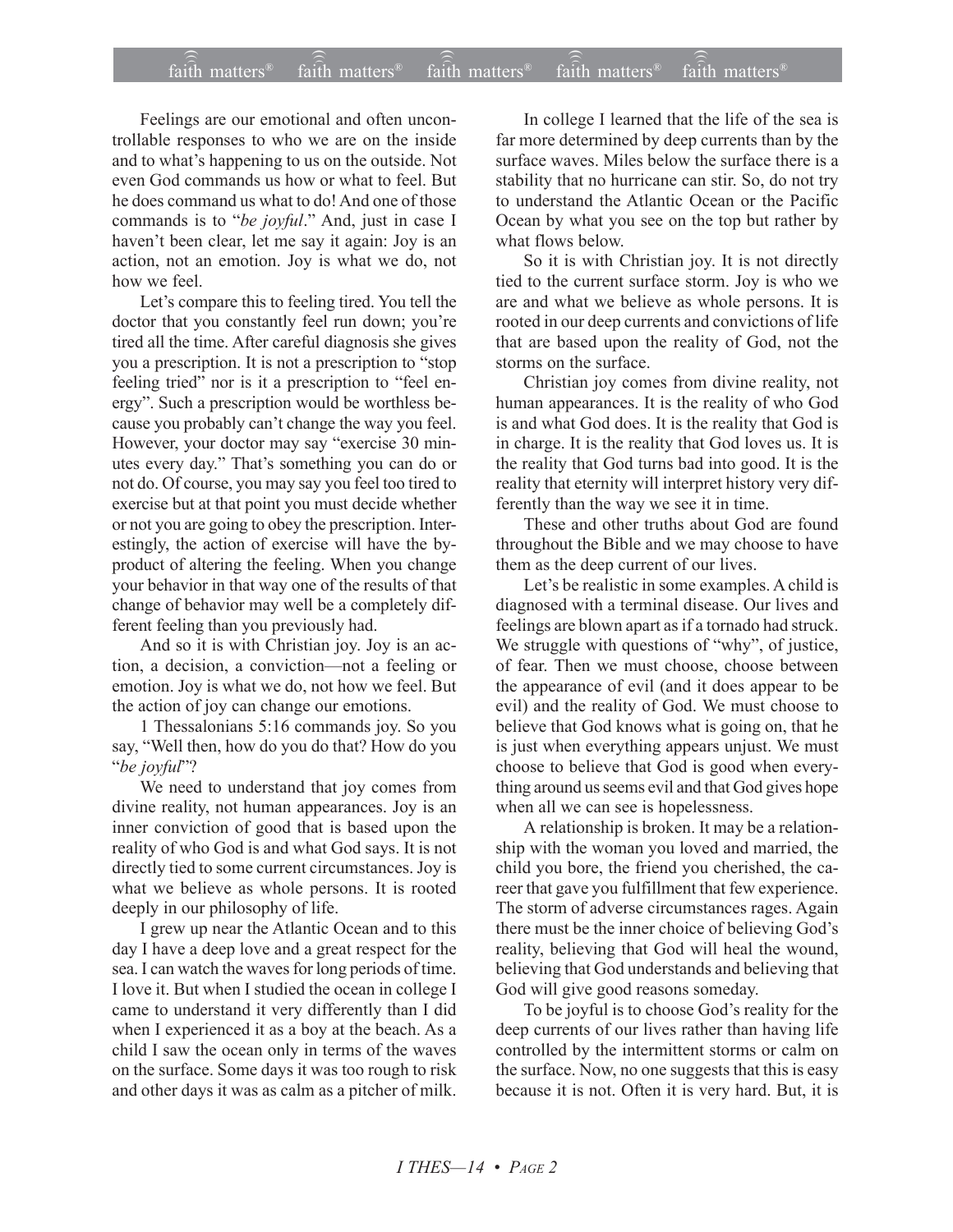good and right and best. It is the rooting of life in a relationship with God rather than in the turmoil of circumstance.

In 1969 I became involved in a terrible tragedy. On a Sunday afternoon in good weather a young man named Gene Vogel took off from the Longmont, Colorado, airport to take a friend to a church concert in eastern Colorado. After the concert they began their return flight at night in what turned out to be a blinding snowstorm. No one knows for sure what happened. Gene had spent a lot of time around planes. His brother was a United

Airlines pilot. His dad owned planes at various times. Though not instrument rated, Gene had instrument training. Yet he flew the aircraft straight into the ground at a speed of over 200 mph.

Gene was a part of the church that I pastored at the time. I conducted his funeral.

His wife, whom Charleen had known even before she and Gene met, was pregnant with their first child. Gene was young, strong, healthy, president of the student body at the college he attended.

I have tried to imagine what happened in the little cockpit of that plane on that snowy evening. My guess is that his feelings told him one thing and his instruments told him something else. He felt he was flying right even though the instruments said he was flying wrong. And he went with his feelings.

In 1 Thessalonians 5:16 God is telling us to fly by the instruments. He's telling us to live life by divine reality and not the feelings that come from human appearances. That's a tough choice. It's tough to trust your instruments when your feelings say you are upside down. And it's tough to live by the instruments of God's Word when you feel like living differently. But that's what God commands us to do when he says that we should *<sup>"</sup>be joyful"*.

This shortest verse in the Bible ends with the word "*always*". This means that we are to choose deep joy over surface circumstances on an ongoing basis. You see, joy is not a classroom activity. This is real life stuff that we're talking about here.

The instrument training a pilot receives is not just for passing the FAA test, it's to be able to fly an aircraft. The real test of a pilot's faith in those instruments comes in snowstorms, in darkness, in wind and rain and over changing terrain because that's where pilots have to fly. And that's where the instruments have to be trusted.

And that's where joy is lived. Not in the classroom or from a textbook. The joy of faith in God's instruments is lived in storms, through wind and snow

> and poor visibility, over flat hot deserts and over high cold mountains.

> This week we're all going to take off for destinations that we think we have all figured out. Some of us know the stormy weather and tough terrain coming up. Others may be caught by circumstances that will force us to again make the choice of whether we are going to go

by the feelings we cannot control or by the sure truth and stability of the reality of God. In every case, God commands us to watch the instruments. God commands us to believe his reality even when our uncontrolled emotions tell us something else. God commands us to "be joyful always"!

Nicolo Paganini has been described as the greatest violin virtuoso who ever lived. And, they say, he had an ego to match. Born in Genoa, Italy, in 1782, Paganini had an astonishing career. He retired at an age when most of us probably have not yet had our first full-time job. He was rich and famous. He thrilled Europe with his extraordinary playing and techniques.

A famous story about Paganini may be rooted in his unusual ability to play the violin on a single fourth string. The story says that at a concert one night a string on his violin broke while he was playing. The string dangled unceremoniously for all to see, but he simply kept right on playing to the delighted of his audience. Then a second string broke and he still kept on playing. At that point a third string popped and Paganini stopped playing, held up his violin and said, "One string and

 *We must choose to believe that God is good when everything around us seems evil and that God gives hope when all we can see is hopelessness.*